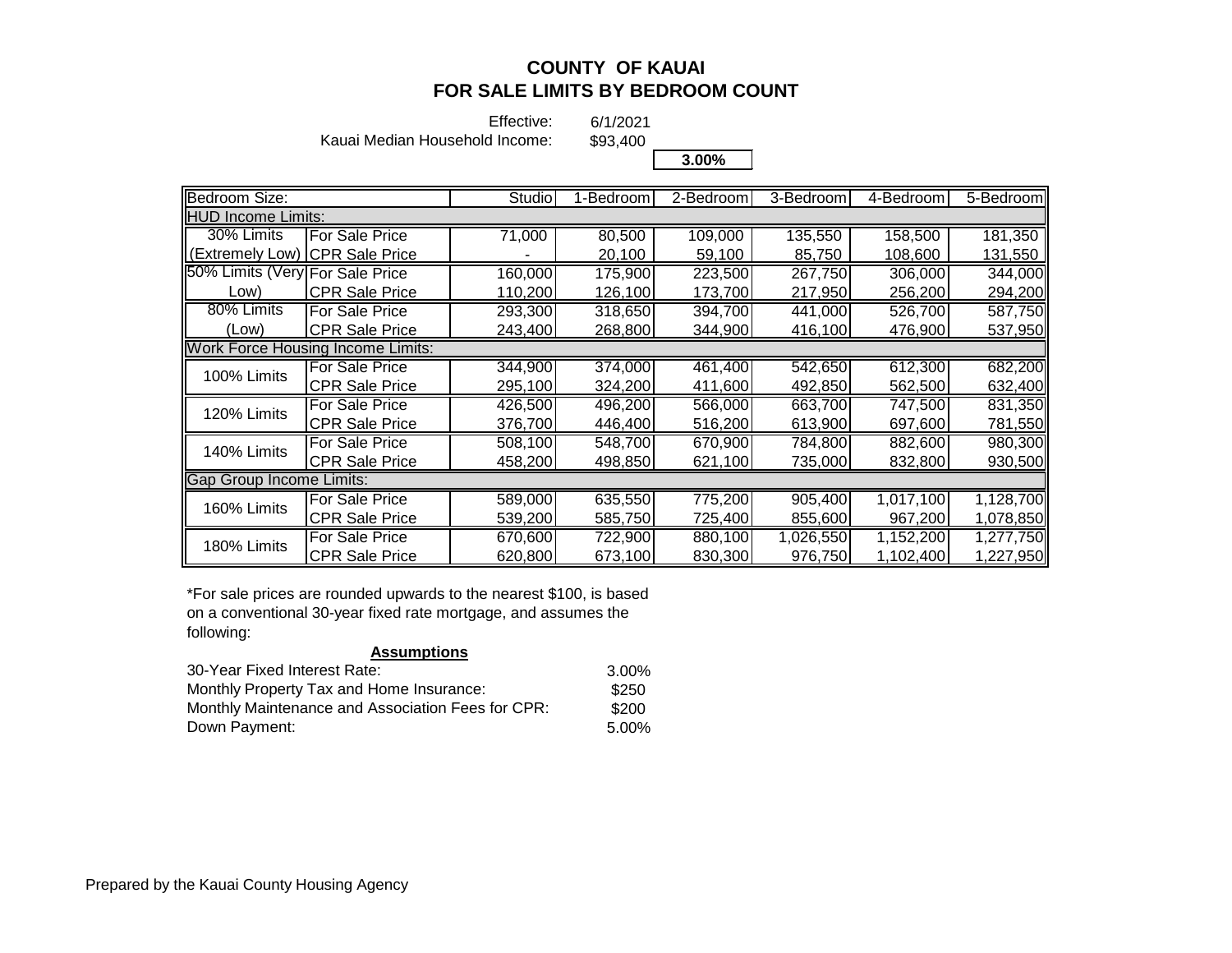Effective:

6/1/2021

Kauai Median Household Income:

\$93,400

**3.25%**

| Bedroom Size:                   |                                          | Studio  | 1-Bedroom | 2-Bedrooml | 3-Bedroom | 4-Bedroom | 5-Bedroom |
|---------------------------------|------------------------------------------|---------|-----------|------------|-----------|-----------|-----------|
| <b>IIHUD Income Limits:</b>     |                                          |         |           |            |           |           |           |
| 30% Limits                      | For Sale Price                           | 68,800  | 78,000    | 105,600    | 131,300   | 153,500   | 175,700   |
| (Extremely Low)                 | <b>CPR Sale Price</b>                    |         | 19,450    | 57,300     | 83,100    | 105,300   | 127,400   |
| 50% Limits (Very For Sale Price |                                          | 155,000 | 170,400   | 216,500    | 259,350   | 296,500   | 333,250   |
| Low)                            | <b>CPR Sale Price</b>                    | 106,800 | 122,150   | 168,300    | 211,100   | 248,200   | 285,000   |
| 80% Limits                      | For Sale Price                           | 284,100 | 308,650   | 382,400    | 427,200   | 510,300   | 569,400   |
| (Low)                           | <b>CPR Sale Price</b>                    | 235,800 | 260,400   | 334,200    | 403,050   | 462,000   | 521,100   |
|                                 | <b>Work Force Housing Income Limits:</b> |         |           |            |           |           |           |
| 100% Limits                     | For Sale Price                           | 334,200 | 362,350   | 446,900    | 525,650   | 593,200   | 660,900   |
|                                 | <b>CPR Sale Price</b>                    | 285,900 | 314,100   | 398,700    | 477,400   | 545,000   | 612,650   |
| 120% Limits                     | For Sale Price                           | 413,200 | 480,700   | 548,300    | 642,950   | 724.100   | 805,400   |
|                                 | <b>CPR Sale Price</b>                    | 364,900 | 432,500   | 500,000    | 594,750   | 675,800   | 757,100   |
| 140% Limits                     | For Sale Price                           | 492,200 | 531,550   | 649,900    | 760,300   | 855,000   | 949,650   |
|                                 | <b>CPR Sale Price</b>                    | 443,900 | 483,250   | 601,700    | 712,050   | 806,700   | 901,450   |
| <b>Gap Group Income Limits:</b> |                                          |         |           |            |           |           |           |
| 160% Limits                     | For Sale Price                           | 570,600 | 615,700   | 750,900    | 877,150   | 985,300   | 1,093,350 |
|                                 | <b>CPR Sale Price</b>                    | 522,300 | 567,400   | 702,700    | 828,900   | 937,000   | 1,045,150 |
| 180% Limits                     | For Sale Price                           | 649,600 | 700,250   | 852,600    | 994,450   | 1,116,200 | 1,237,850 |
|                                 | <b>CPR Sale Price</b>                    | 601,400 | 652,050   | 804,300    | 946,200   | 1,067,900 | 1,189,550 |

\*For sale prices are rounded upwards to the nearest \$100, is based on a conventional 30-year fixed rate mortgage, and assumes the following: **Assumptions**

| <b>ASSUMPTIONS</b>                                |       |
|---------------------------------------------------|-------|
| 30-Year Fixed Interest Rate:                      | 3.25% |
| Monthly Property Tax and Home Insurance:          | \$250 |
| Monthly Maintenance and Association Fees for CPR: | \$200 |
| Down Payment:                                     | 5.00% |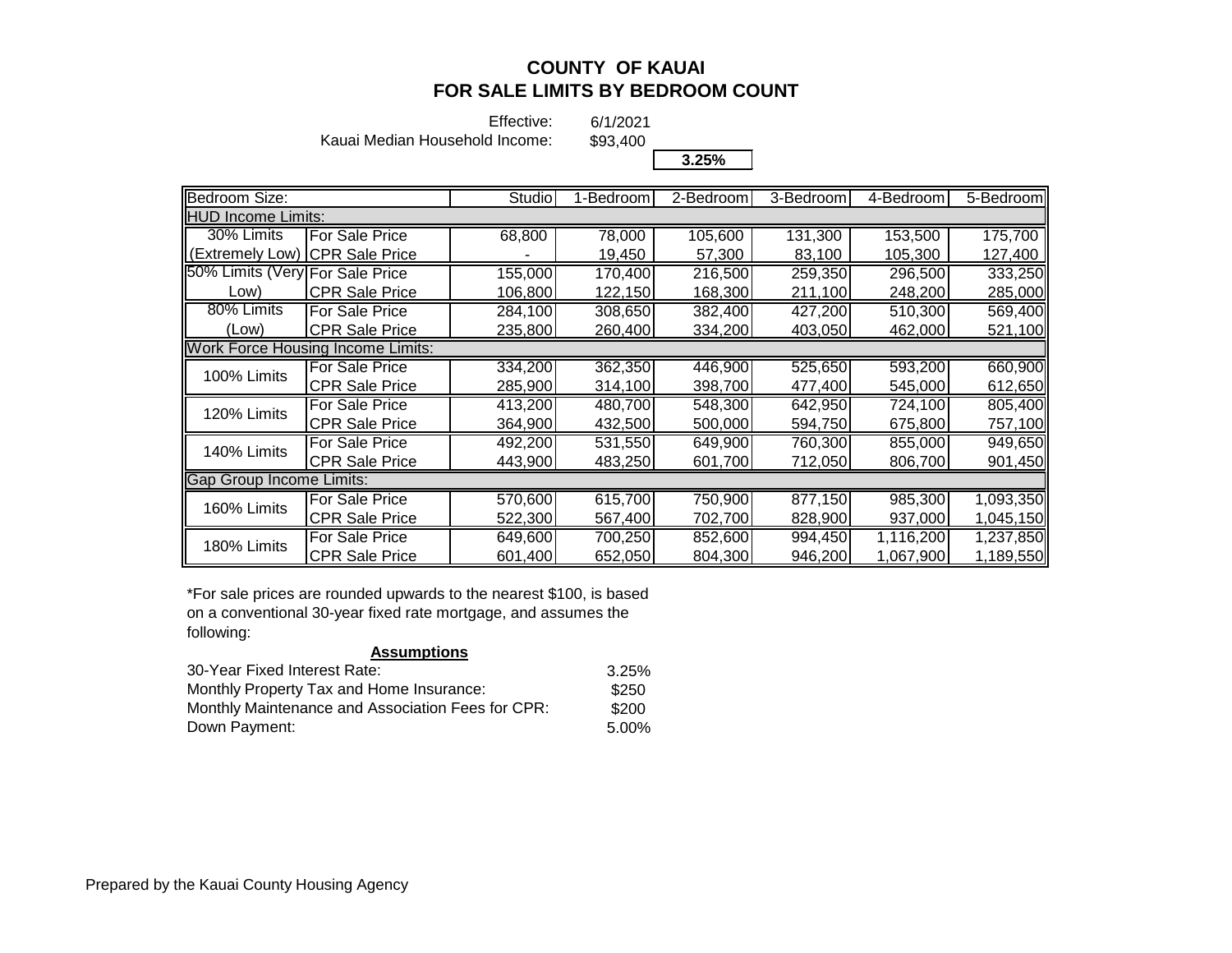Effective:

6/1/2021 \$93,400

Kauai Median Household Income:

**3.50%**

| Bedroom Size:                   |                                          | Studio  | 1-Bedroom | $2 - \text{Bedroom}$ | 3-Bedroom | 4-Bedroom | 5-Bedroom |
|---------------------------------|------------------------------------------|---------|-----------|----------------------|-----------|-----------|-----------|
| <b>HUD Income Limits:</b>       |                                          |         |           |                      |           |           |           |
| 30% Limits                      | For Sale Price                           | 66,600  | 75,550    | 102,300              | 127,300   | 148,800   | 170,250   |
| (Extremely Low)                 | <b>CPR Sale Price</b>                    |         | 18,850    | 55,500               | 80,550    | 102,000   | 123,500   |
| 50% Limits (Very For Sale Price |                                          | 150,200 | 165,100   | 209,900              | 251,400   | 287,300   | 323,000   |
| Low)                            | <b>CPR Sale Price</b>                    | 103,500 | 118,400   | 163,100              | 204,600   | 240,600   | 276,200   |
| 80% Limits                      | For Sale Price                           | 275,300 | 299,150   | 370,600              | 414,050   | 494,500   | 551,800   |
| (Low)                           | <b>CPR Sale Price</b>                    | 228,600 | 252,400   | 323,900              | 390,650   | 447,800   | 505,100   |
|                                 | <b>Work Force Housing Income Limits:</b> |         |           |                      |           |           |           |
| 100% Limits                     | <b>IFor Sale Price</b>                   | 323,900 | 351,200   | 433,200              | 509,450   | 574,900   | 640,550   |
|                                 | <b>CPR Sale Price</b>                    | 277,100 | 304,400   | 386,400              | 462,700   | 528,200   | 593,800   |
| 120% Limits                     | For Sale Price                           | 400,400 | 465,900   | 531,400              | 623,200   | 701,800   | 780,550   |
|                                 | <b>CPR Sale Price</b>                    | 353,700 | 419,100   | 484,600              | 576,400   | 655,000   | 733,750   |
| 140% Limits                     | For Sale Price                           | 477,000 | 515,150   | 629,900              | 736,850   | 828,600   | 920,400   |
|                                 | <b>CPR Sale Price</b>                    | 430,200 | 468,350   | 583,100              | 690,100   | 781,900   | 873,650   |
| Gap Group Income Limits:        |                                          |         |           |                      |           |           |           |
| 160% Limits                     | For Sale Price                           | 553,000 | 596,700   | 727,800              | 850,100   | 954,900   | 1,059,700 |
|                                 | <b>CPR Sale Price</b>                    | 506,200 | 549,900   | 681,000              | 803,350   | 908,100   | 1,012,900 |
| 180% Limits                     | For Sale Price                           | 629,600 | 678,700   | 826,300              | 963,800   | 1,081,800 | 1,199,700 |
|                                 | <b>CPR Sale Price</b>                    | 582,800 | 631,900   | 779,500              | 917,050   | 1,035,000 | 1,152,900 |

\*For sale prices are rounded upwards to the nearest \$100, is based on a conventional 30-year fixed rate mortgage, and assumes the following: **Assumptions**

| <b>ASSUMPTIONS</b>                                |       |
|---------------------------------------------------|-------|
| 30-Year Fixed Interest Rate:                      | 3.50% |
| Monthly Property Tax and Home Insurance:          | \$250 |
| Monthly Maintenance and Association Fees for CPR: | \$200 |
| Down Payment:                                     | 5.00% |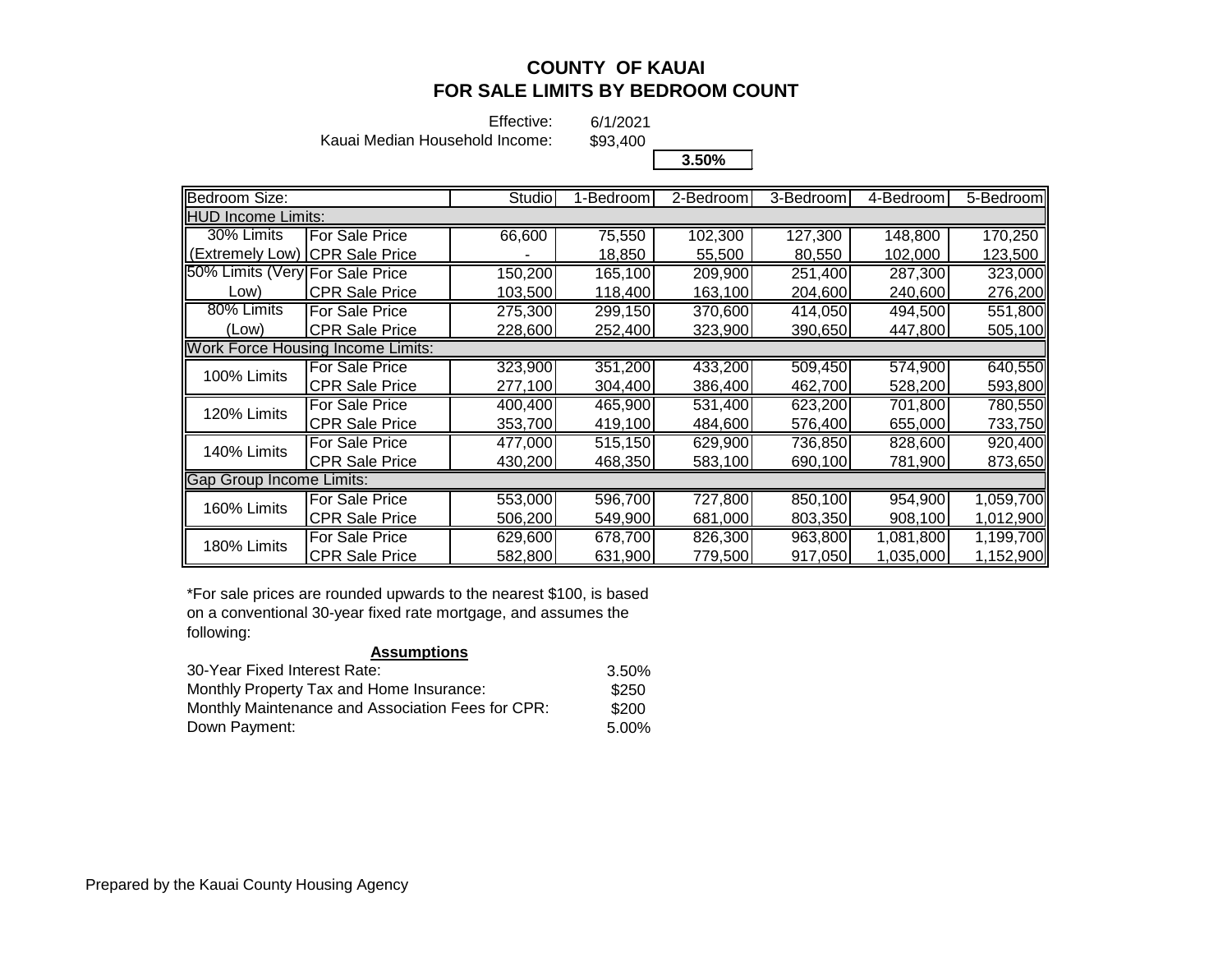Effective:

6/1/2021

Kauai Median Household Income:

\$93,400

**3.75%**

| Bedroom Size:                   |                                          | Studio  | 1-Bedroom | $2$ -Bedroom | 3-Bedroom | 4-Bedroom | 5-Bedroom |
|---------------------------------|------------------------------------------|---------|-----------|--------------|-----------|-----------|-----------|
| <b>HUD Income Limits:</b>       |                                          |         |           |              |           |           |           |
| 30% Limits                      | For Sale Price                           | 64,600  | 73,250    | 99,200       | 123,450   | 144,300   | 165,050   |
| (Extremelv Low)                 | <b>CPR Sale Price</b>                    |         | 18,300    | 53,800       | 78,050    | 98,900    | 119,750   |
| 50% Limits (Very For Sale Price |                                          | 145,700 | 160,150   | 203,500      | 243,700   | 278,600   | 313,150   |
| _ow)                            | <b>CPR Sale Price</b>                    | 100,300 | 114,750   | 158,100      | 198,400   | 233,200   | 267,800   |
| 80% Limits                      | For Sale Price                           | 267,000 | 290,100   | 359,400      | 401,450   | 479,500   | 535,100   |
| (Low)                           | <b>CPR Sale Price</b>                    | 221,600 | 244,700   | 314,000      | 378,750   | 434,200   | 489,700   |
|                                 | <b>Work Force Housing Income Limits:</b> |         |           |              |           |           |           |
| 100% Limits                     | For Sale Price                           | 314,000 | 340,500   | 420,000      | 493,950   | 557,500   | 621,100   |
|                                 | <b>CPR Sale Price</b>                    | 268,700 | 295,200   | 374,700      | 448,650   | 512,100   | 575,750   |
| 120% Limits                     | For Sale Price                           | 388,300 | 451,800   | 515,200      | 604,200   | 680,500   | 756,850   |
|                                 | CPR Sale Price                           | 342,900 | 406,400   | 469,900      | 558,900   | 635,100   | 711,500   |
| 140% Limits                     | For Sale Price                           | 462,500 | 499,500   | 610,700      | 714,450   | 803,500   | 892,450   |
|                                 | <b>CPR Sale Price</b>                    | 417,200 | 454,150   | 565,400      | 669,150   | 758,100   | 847,100   |
| <b>Gap Group Income Limits:</b> |                                          |         |           |              |           |           |           |
| 160% Limits                     | For Sale Price                           | 536,200 | 578,550   | 705,700      | 824,300   | 925,900   | 1,027,500 |
|                                 | <b>CPR Sale Price</b>                    | 490,900 | 533,250   | 660,300      | 778,950   | 880,500   | 982,150   |
| 180% Limits                     | For Sale Price                           | 610,500 | 658,100   | 801,200      | 934,550   | 1,048,900 | 1,163,250 |
|                                 | CPR Sale Price                           | 565,100 | 612,700   | 755,800      | 889,200   | 1,003,500 | 1,117,900 |

\*For sale prices are rounded upwards to the nearest \$100, is based on a conventional 30-year fixed rate mortgage, and assumes the following: **Assumptions**

| <b>ASSUMPTIONS</b>                                |       |
|---------------------------------------------------|-------|
| 30-Year Fixed Interest Rate:                      | 3.75% |
| Monthly Property Tax and Home Insurance:          | \$250 |
| Monthly Maintenance and Association Fees for CPR: | \$200 |
| Down Payment:                                     | 5.00% |